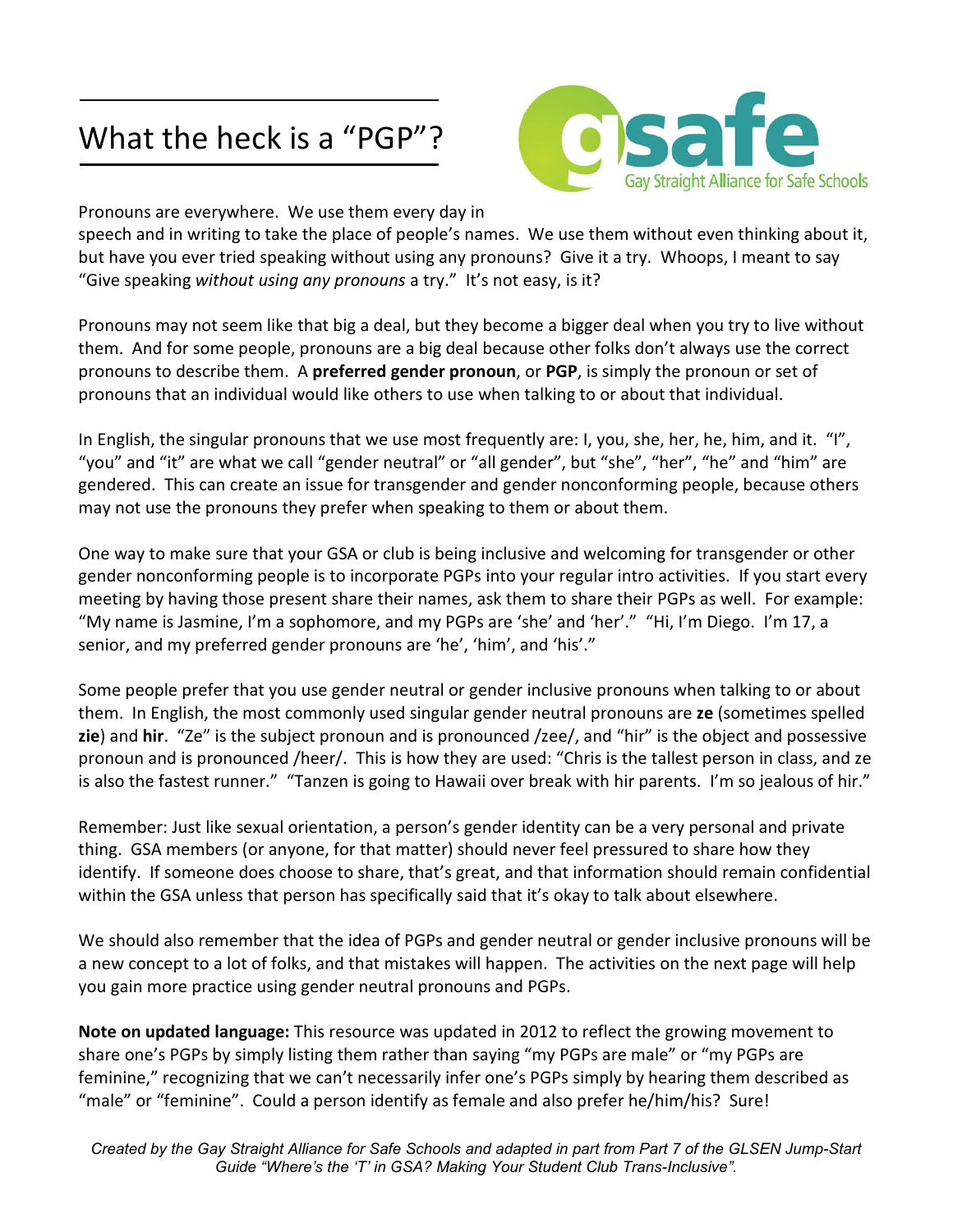## **Activity 1: Neutralize It!**

## *For this activity, you will need at least two people and some reading material.*

This activity can be done either in pairs or in a larger group. Ask students to grab a book they are reading either for a class or for fun. Novels with a lot of character descriptions and narrative would work best, as they will have the most subject, object and possessive pronouns. Scan the pages to find a section with a lot of pronouns, and ask for a volunteer to go first.

One at a time, have students read out loud for thirty seconds, replacing all the gendered pronouns (she, he, her, him) with gender neutral or gender inclusive pronouns (ze or hir). If the reader accidentally misses a pronoun, the group will have the opportunity to politely correct him/her/hir. Part of being a good ally to transgender people is letting folks know when they use an incorrect pronoun or when they say something that might be offensive to the trans community. The responsibility of encouraging gender neutral and trans-inclusive language should not rest solely with trans individuals.

Remember: Not everyone is comfortable reading aloud, and folks should be able to opt out of this activity. Students who don't want to read out loud could be the timekeepers, or scan other books for the next section to read.

## **Activity 2: Telling Hir Story**

*For this activity, you need at least four people and scrap paper or notebook paper.* 

Ask the students to partner up with someone that they don't know very well. After everyone has a partner (it's okay if there is a group of three), explain that everyone is going to share their two-minute life story. Students will go one at a time, and their partners will record the details of their partner's life on a piece of paper. It might be helpful to post some guiding questions or keywords on a flipchart or whiteboard, such as: name, family, hobbies, pets, interests, career plans, dreams, etc.

After two minutes of one person sharing, the two should swap places: The person writing will be the one talking and vice versa. If there is a group of three, allow an additional two minutes so that each person has had a turn talking, a turn writing, and a turn just listening.

Bring the large group back together in a circle and ask for a volunteer to go first. Each student will then take thirty seconds introducing his/her/hir partner to the rest of the group, making sure to **only** use gender neutral pronouns. It is the responsibility of the rest of the group (not the person being introduced) to politely correct the speaker if he/she/ze makes a mistake and uses the wrong pronoun. Note: This activity can also be done in small groups if you have a large club or not a lot of time.

**Possible discussion/reflection questions:** How easy or hard was it using only gender neutral pronouns? What was it like having someone use a gender neutral pronoun to describe you? What do you think it would be like to have people regularly use the incorrect pronouns to describe you?